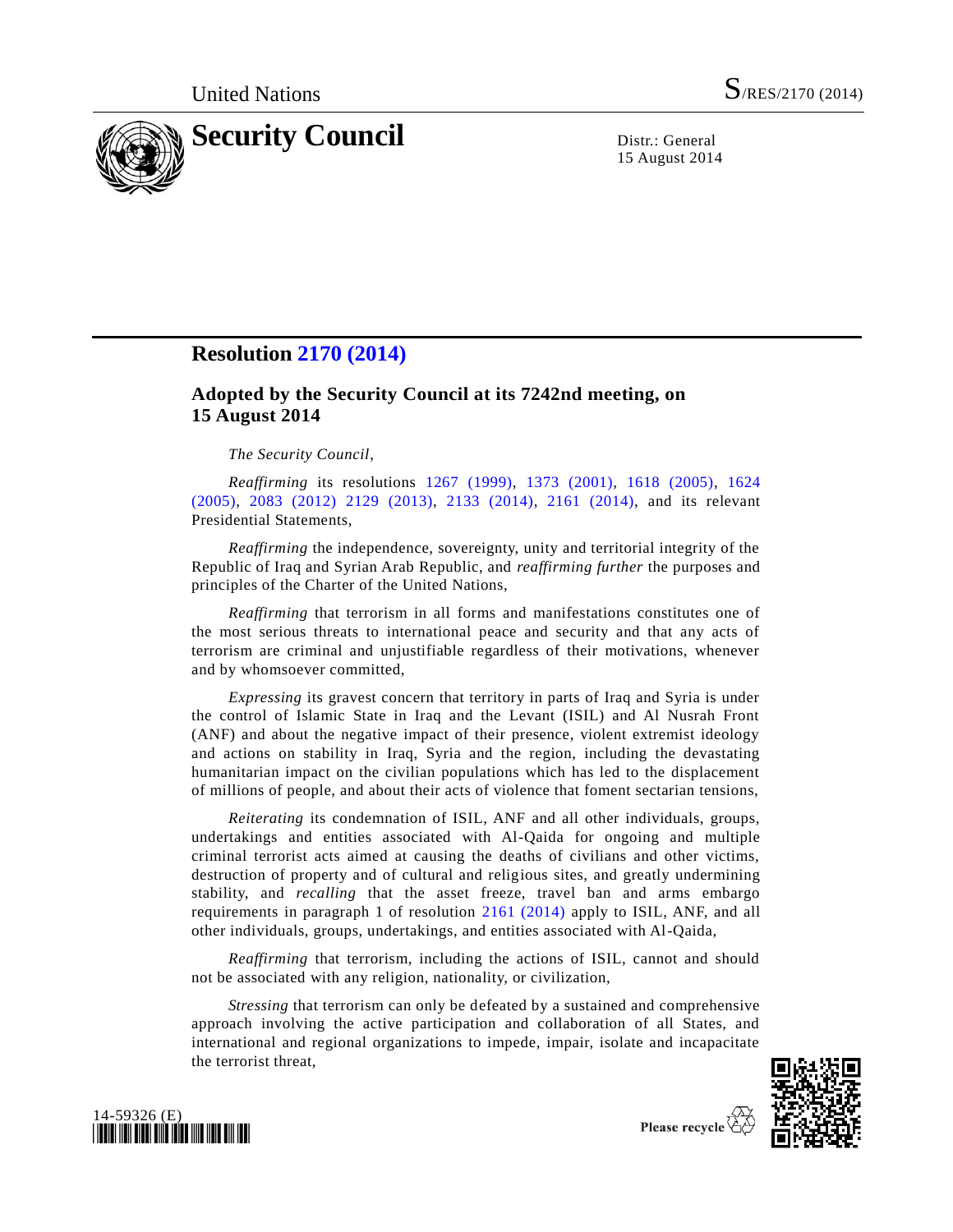*Reaffirming* that Member States must ensure that any measures taken to combat terrorism, including while implementing this resolution, comply with all their obligations under international law, in particular international human rights, refugee and international humanitarian law, and underscoring that effective counterterrorism measures and respect for human rights, fundamental freedoms and the rule of law are complementary and mutually reinforcing, and are an essential part of a successful counter-terrorism effort, and notes the importance of respect for the rule of law so as to effectively prevent and combat terrorism,

*Reaffirming* that those who have committed or are otherwise responsible for violations of international humanitarian law or violations or abuses of human rights in Iraq and Syria, including persecution of individuals on the basis of their religion or belief, or on political grounds, must be held accountable,

*Gravely concerned* by the financing of, and financial and other resources obtained by, ISIL, ANF and all other individuals, groups, undertakings, and entities associated with Al-Qaida, and underscoring that these resources will support their future terrorist activities,

*Strongly condemning* incidents of kidnapping and hostage-taking committed by ISIL, ANF and all other individuals, groups, undertakings and entities associated with Al-Qaida for any purpose, including with the aim of raising funds or gaining political concessions, *expressing its determination* to prevent kidnapping and hostage-taking committed by terrorist groups and to secure the safe release of hostages without ransom payments or political concessions, in accordance with applicable international law, *calling upon* all Member States to prevent terrorists from benefiting directly or indirectly from ransom payments or from political concessions and to secure the safe release of hostages, and *reaffirming* the need for all Member States to cooperate closely during incidents of kidnapping and hostage taking committed by terrorist groups,

*Expressing concern* at the flow of foreign terrorist fighters to ISIL, ANF and all other individuals, groups, undertakings and entities associated with Al-Qaida, and the scale of this phenomenon,

*Expressing concern* at the increased use, in a globalized society, by terrorists and their supporters of new information and communication technologies, in particular the Internet, for the purposes of recruitment and incitement to commit terrorist acts, as well as for the financing, planning and preparation of their activities, and underlining the need for Member States to act cooperatively to prevent terrorists from exploiting technology, communications and resources to incite support for terrorist acts, while respecting human rights and fundamental freedoms and in compliance with other obligations under international law,

*Condemning* in the strongest terms the incitement of terrorist acts and *repudiating* attempts at the justification or glorification (*apologie*) of terrorist acts that may incite further terrorist acts,

*Underlining* the primary responsibility of Member States to protect civilian population on their territories, in accordance with their obligations under international law,

*Urging* all parties to protect the civilian population, in particular women and children, affected by the violent activities of ISIL, ANF and all other individuals,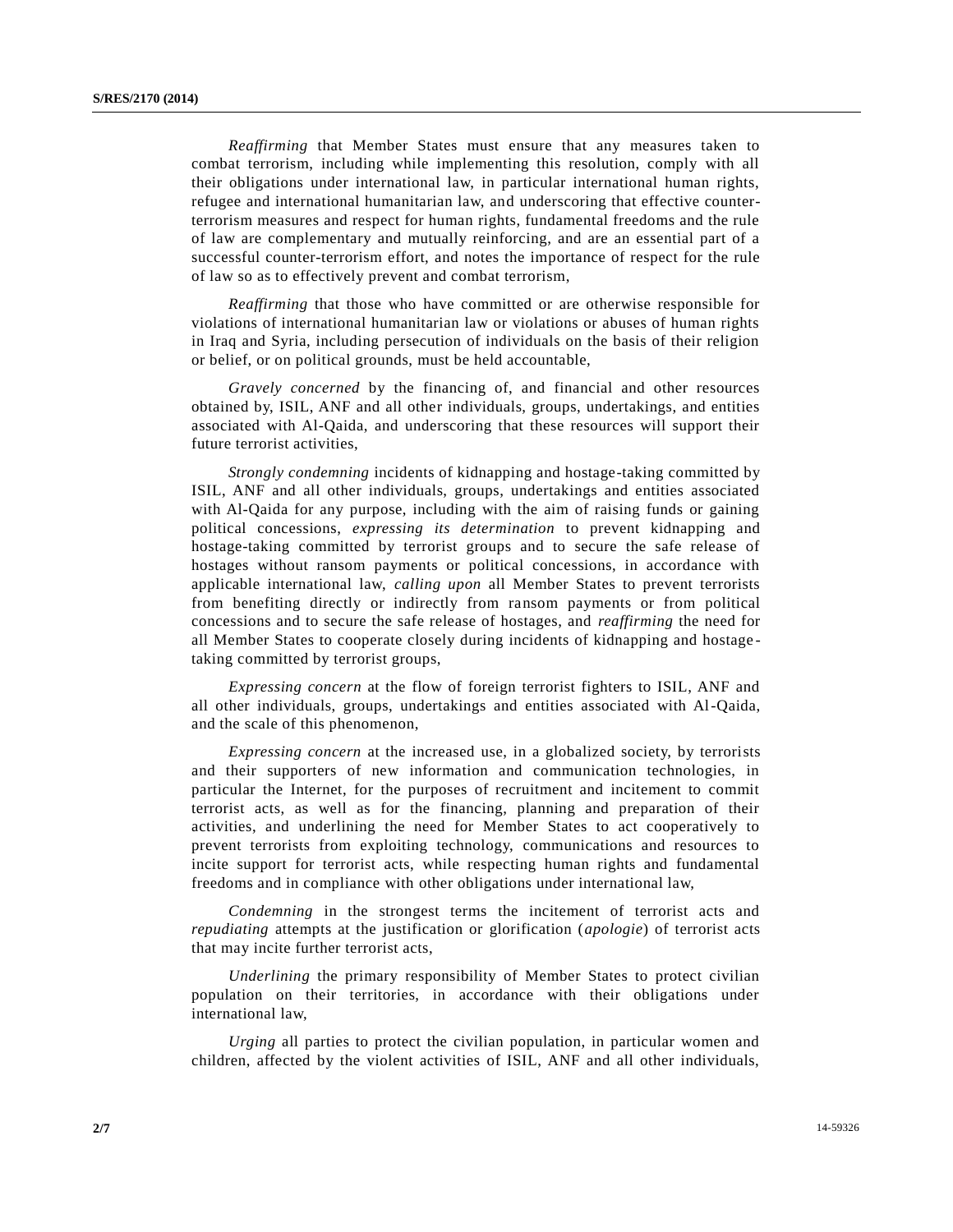groups, undertakings and entities associated with Al-Qaida, especially against any form of sexual violence,

*Reaffirming* the need to combat by all means, in accordance with the Charter of the United Nations and international law, including applicable international human rights, refugee and humanitarian law, threats to international peace and security caused by terrorist acts, *stressing* in this regard the important role the United Nations plays in leading and coordinating this effort,

*Noting with concern* the continued threat posed to international peace and security by ISIL, ANF and all other individuals, groups, undertakings and entities associated with Al-Qaida, and *reaffirming* its resolve to address all aspects of that threat,

*Acting* under Chapter VII of the Charter of the United Nations,

1. *Deplores and condemns* in the strongest terms the terrorist acts of ISIL and its violent extremist ideology, and its continued gross, systematic and widespread abuses of human rights and violations of international humanitarian law;

2. *Strongly condemns* the indiscriminate killing and deliberate targeting of civilians, numerous atrocities, mass executions and extrajudicial killings, including of soldiers, persecution of individuals and entire communities on the basis of their religion or belief, kidnapping of civilians, forced displacement of members of minority groups, killing and maiming of children, recruitment and use of children, rape and other forms of sexual violence, arbitrary detention, attacks on schools and hospitals, destruction of cultural and religious sites and obstructing the exercise of economic, social and cultural rights, including the right to education, especially in the Syrian governorates of Ar-Raqqah, Deir ez-Zor, Aleppo and Idlib, in northern Iraq, especially in Tamim, Salaheddine and Niniveh provinces;

3. *Recalls* that widespread or systematic attacks directed against any civilian populations because of their ethnic or political background, religion or belief may constitute a crime against humanity, *emphasizes* the need to ensure that ISIL, ANF and all other individuals, groups, undertakings and entities associated with Al-Qaida are held accountable for abuses of human rights and violations of international humanitarian law, *urges* all parties to prevent such violations and abuses;

4. *Demands* that ISIL, ANF, and all other individuals, groups, undertakings and entities associated with Al-Qaida cease all violence and terrorist acts, and disarm and disband with immediate effect;

5. *Urges* all States, in accordance with their obligations under resolution [1373 \(2001\),](http://undocs.org/S/RES/1373(2001)) to cooperate in efforts to find and bring to justice individua ls, groups, undertakings and entities associated with Al-Qaida including ISIL and ANF who perpetrate, organize and sponsor terrorist acts and in this regard *underlines* the importance of regional cooperation;

6. *Reiterates its call* upon all States to take all measures as may be necessary and appropriate and in accordance with their obligations under international law to counter incitement of terrorist acts motivated by extremism and intolerance perpetrated by individuals or entities associated with ISIL, ANF and Al-Qaida and to prevent the subversion of educational, cultural, and religious institutions by terrorists and their supporters;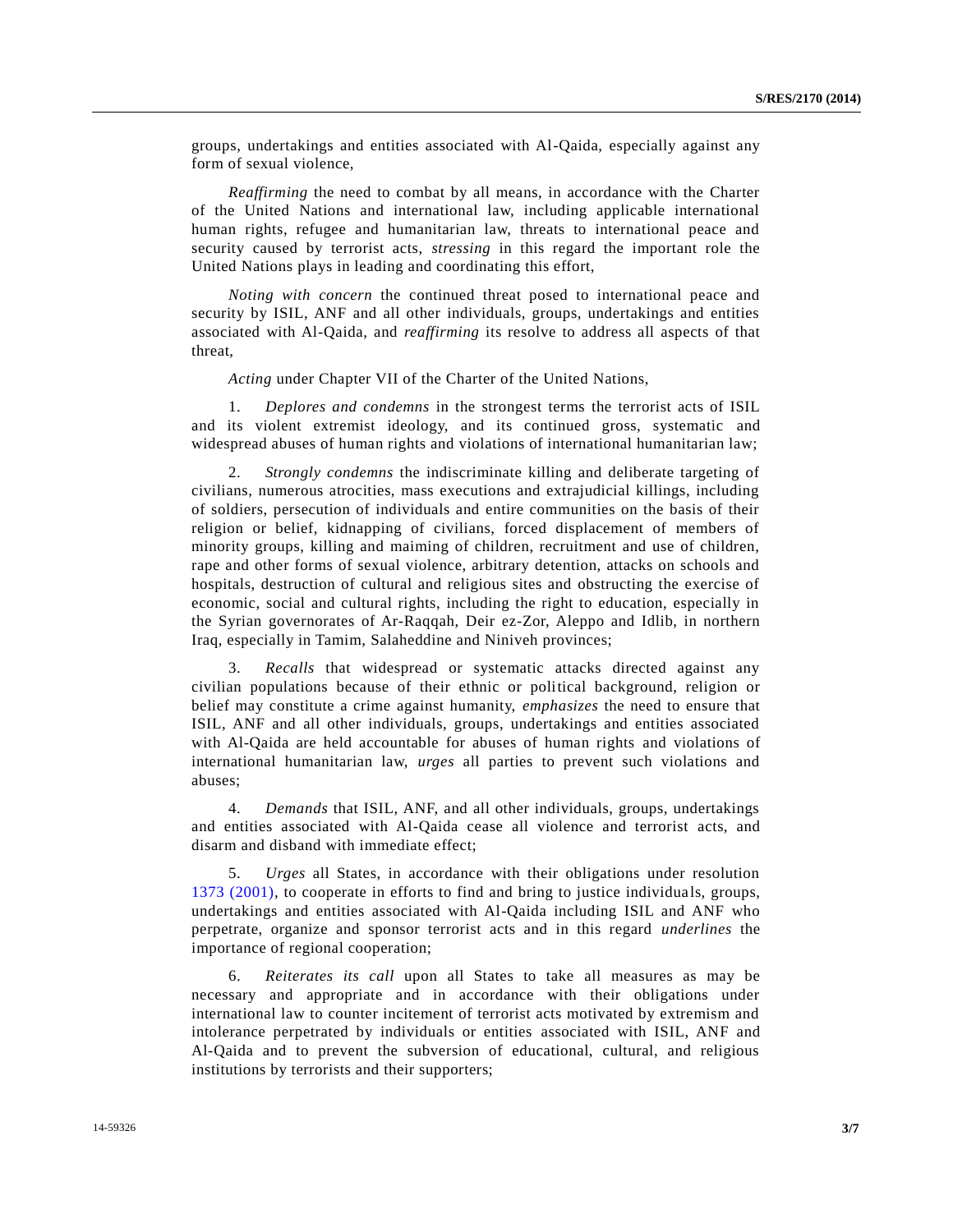## **Foreign Terrorist Fighters**

7. *Condemns* the recruitment by ISIL, ANF and all other individuals, groups, undertakings and entities associated with Al-Qaida of foreign terrorist fighters, whose presence is exacerbating conflict and contributing to violent radicalisation, *demands* that all foreign terrorist fighters associated with ISIL and other terrorist groups withdraw immediately, and *expresses its readiness* to consider listing those recruiting for or participating in the activities of ISIL, ANF and all other individuals, groups, undertakings and entities associated with Al-Qaida under the Al-Qaida sanctions regime, including through financing or facilitating, for ISIL or ANF, of travel of foreign terrorist fighters;

8. *Calls upon* all Member States to take national measures to suppress the flow of foreign terrorist fighters to, and bring to justice, in accordance with applicable international law, foreign terrorist fighters of, ISIL, ANF and all other individuals, groups, undertakings and entities associated with Al-Qaida, reiterates further the obligation of Member States to prevent the movement of terrorists or terrorist groups, in accordance with applicable international law, by, inter alia, effective border controls, and, in this context, to exchange information expeditiously, improve cooperation among competent authorities to prevent the movement of terrorists and terrorist groups to and from their territories, the supply of weapons for terrorists and financing that would support terrorists;

9. *Encourages* all Member States to engage with those within their territories at risk of recruitment and violent radicalisation to discourage travel to Syria and Iraq for the purposes of supporting or fighting for ISIL, ANF and all other individuals, groups, undertakings and entities associated with Al-Qaida;

10. *Reaffirms* its decision that States shall prevent the direct or indirect supply, sale, or transfer to ISIL, ANF and all other individuals, groups, undertakings and entities associated with Al-Qaida from their territories or by their nationals outside their territories, or using their flag vessels or aircraft, of arms and r elated materiel of all types including weapons and ammunition, military vehicles and equipment, paramilitary equipment, and spare parts for the aforementioned, and technical advice, assistance or training related to military activities, as well as its calls for States to find ways of intensifying and accelerating the exchange of operational information regarding traffic in arms, and to enhance coordination of efforts on national, subregional, regional and international levels;

#### **Terrorist Financing**

11. *Reaffirms* its resolution [1373 \(2001\)](http://undocs.org/S/RES/1373(2001)) and in particular its decisions that all States shall prevent and suppress the financing of terrorist acts and refrain from providing any form of support, active or passive, to entities or persons involved in terrorist acts, including by suppressing recruitment of members of terrorist groups and eliminating the supply of weapons to terrorists;

12. *Recalls* its decision in resolution [2161 \(2014\)](http://undocs.org/S/RES/2161(2014)) that all States shall ensure that no funds, financial assets or economic resources are made available, directly or indirectly for the benefit of ISIL, ANF, or any other individuals, groups, undertakings and entities associated with Al-Qaida, by their nationals or by persons within their territory, and *reaffirms* its decision in resolution [1373 \(2001\)](http://undocs.org/S/RES/1373(2001)) that all States shall prohibit their nationals or any persons and entities within their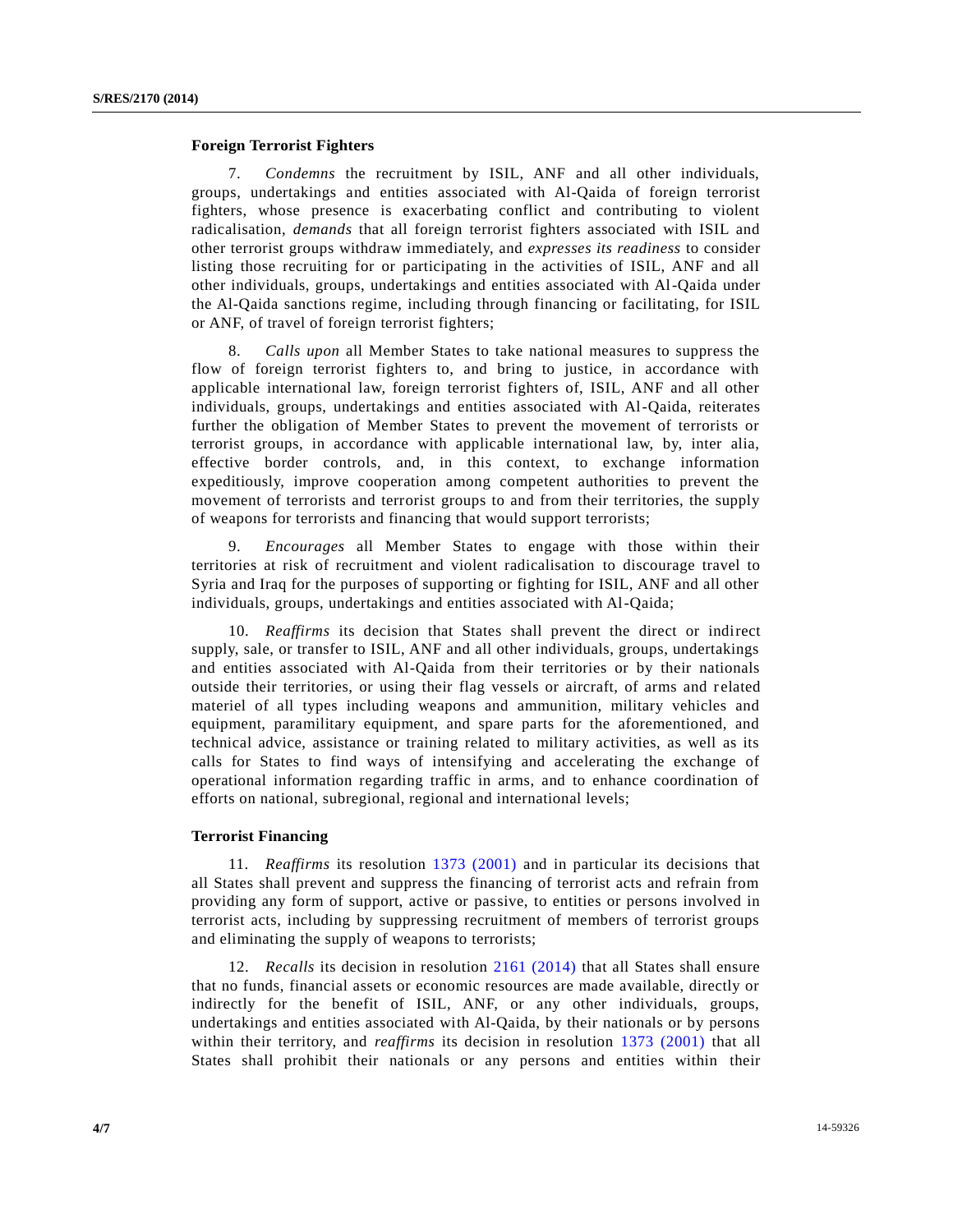territories from making any funds, financial assets or economic resources or financial or other related services available, directly or indirectly, for the benefit of persons who commit or attempt to commit or facilitate or participate in the commission of terrorist acts, or for the benefit of entities owned or controlled, directly or indirectly, by such persons and of persons and entities acting on behalf of or at the direction of such persons;

13. *Notes with concern* that oilfields and related infrastructure controlled by ISIL, ANF and all other individuals, groups, undertakings and entities associated with Al-Qaida, are generating income which support their recruitment efforts and strengthen their operational capability to organise and carry out terrorist attacks;

14. *Condemns* any engagement in direct or indirect trade involving ISIL, ANF and all other individuals, groups, undertakings and entities associated with Al-Qaida, and *reiterates* that such engagement could constitute financial support for entities designated by the Committee pursuant to resolutions [1267 \(1999\)](http://undocs.org/S/RES/1267(1999)) and [1989](http://undocs.org/S/RES/1989(2011))  [\(2011\)](http://undocs.org/S/RES/1989(2011)) ("the Committee") and may lead to further listings by the Committee;

15. *Emphasizes the importance* of all Member States complying with their obligation to ensure that their nationals and persons within their territory do not make donations to individuals and entities designated by the Committee or those acting on behalf of or at the direction of designated entities;

16. *Expresses its concern* that aircraft or other transport departing from territory controlled by ISIL could be used to transfer gold or other valuable items and economic resources for sale on international markets, or to make other arrangements that could result in violations of the asset freeze;

17. *Confirms* that the requirements in paragraph 1 (a) of resolution [2161](http://undocs.org/S/RES/2161(2014))  [\(2014\)](http://undocs.org/S/RES/2161(2014)) shall also apply to the payment of ransoms to individuals, groups, undertakings or entities on the Al-Qaida Sanctions List, regardless of how or by whom the ransom is paid;

## **Sanctions**

18. *Observes* that ISIL is a splinter group of Al-Qaida, *recalls* that ISIL and ANF are included on the Al-Qaida sanctions list and in this regard, *expresses its readiness* to consider listing individuals, groups, undertakings and entities providing support to ISIL or to ANF, including those who are financing, arming, planning or recruiting for ISIL or ANF and all other individuals, groups, undertakings and entities associated with Al-Qaida through information and communications technologies including the internet and social media or through any other means;

19. *Decides* that the individuals specified in Annex I of this resolution shall be subject to the measures imposed in paragraph 1 of resolution [2161 \(2014\)](http://undocs.org/S/RES/2161(2014)) and added to the Al-Qaida Sanctions List;

20. *Directs* the Committee to make accessible on the Committee's website the narrative summaries of reasons for listing the individuals specified in Annex I of this resolution as agreed by the Council and *confirms* that the provisions of resolution [2161 \(2014\)](http://undocs.org/S/RES/2161(2014)) and subsequent relevant resolutions shall apply to the names specified in Annex I for so long as they remain on the Al-Qaida Sanctions List;

21. *Encourages* the submission of listing requests to the Committee by Member States of individuals and entities supporting ISIL, ANF, and all other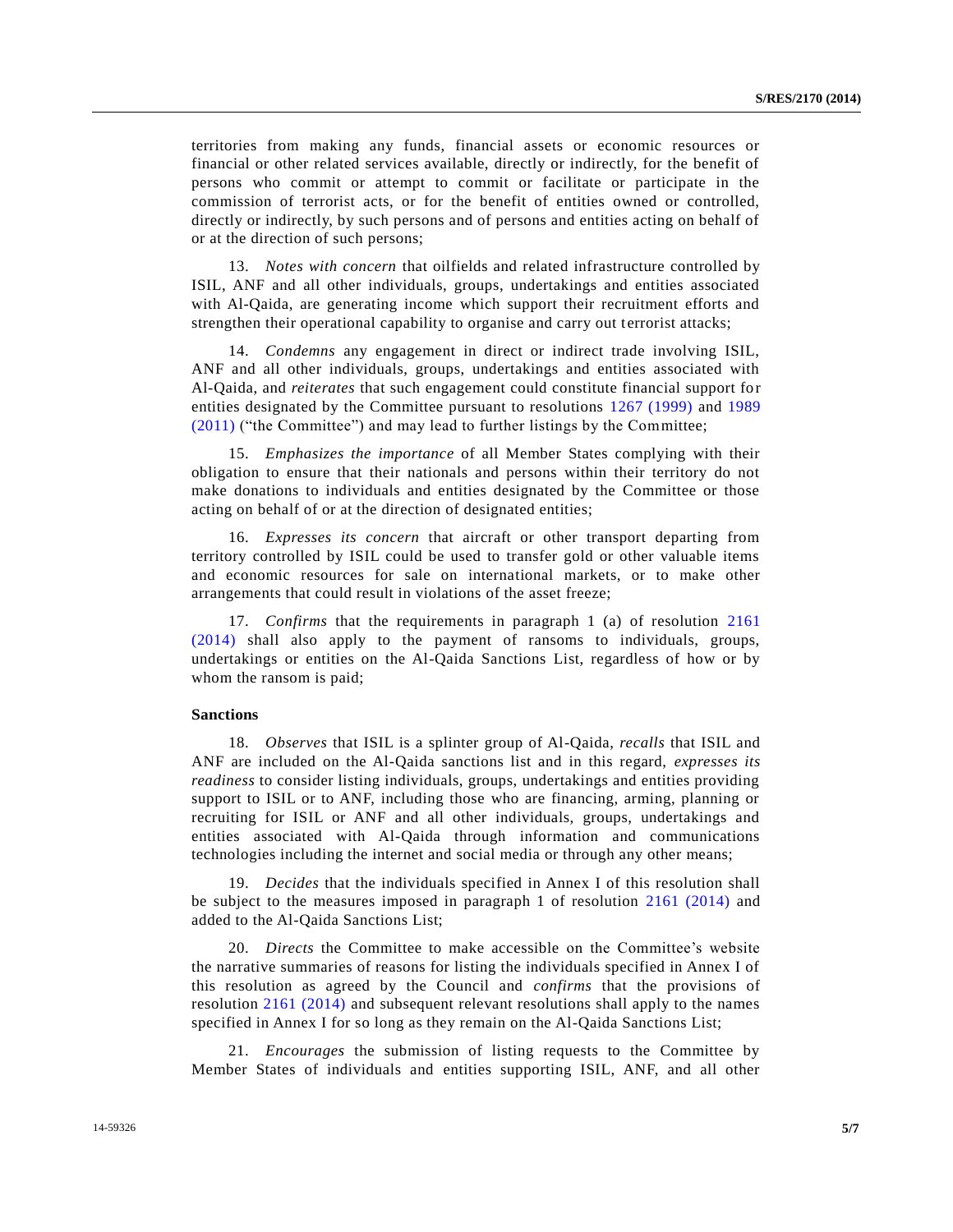individuals, groups, undertakings and entities associated with Al-Qaida and *further encourages* the Committee to urgently consider additional designations of individuals and entities supporting ISIL and ANF;

#### **Reporting**

22. *Directs* the Monitoring Team to submit a report to the Committee within 90 days on the threat, including to the region, posed by ISIL and ANF, their sources of arms, funding, recruitment and demographics, and recommendations for additional action to address the threat and *requests* that, after a Committee discussion of this report, the chair of the Committee to brief the Security Council on its principal findings;

23. *Requests* UNAMI, within its mandate, capabilities, and its areas of operation, to assist the Committee and the Analytical Support and Sanctions Monitoring Team established by resolution [1526 \(2004\),](http://undocs.org/S/RES/1526(2004)) including by passing information relevant to the implementation of the measures in paragraph 1 of resolution [2161 \(2014\);](http://undocs.org/S/RES/2161(2014))

24. *Decides* to remain seized of this matter.